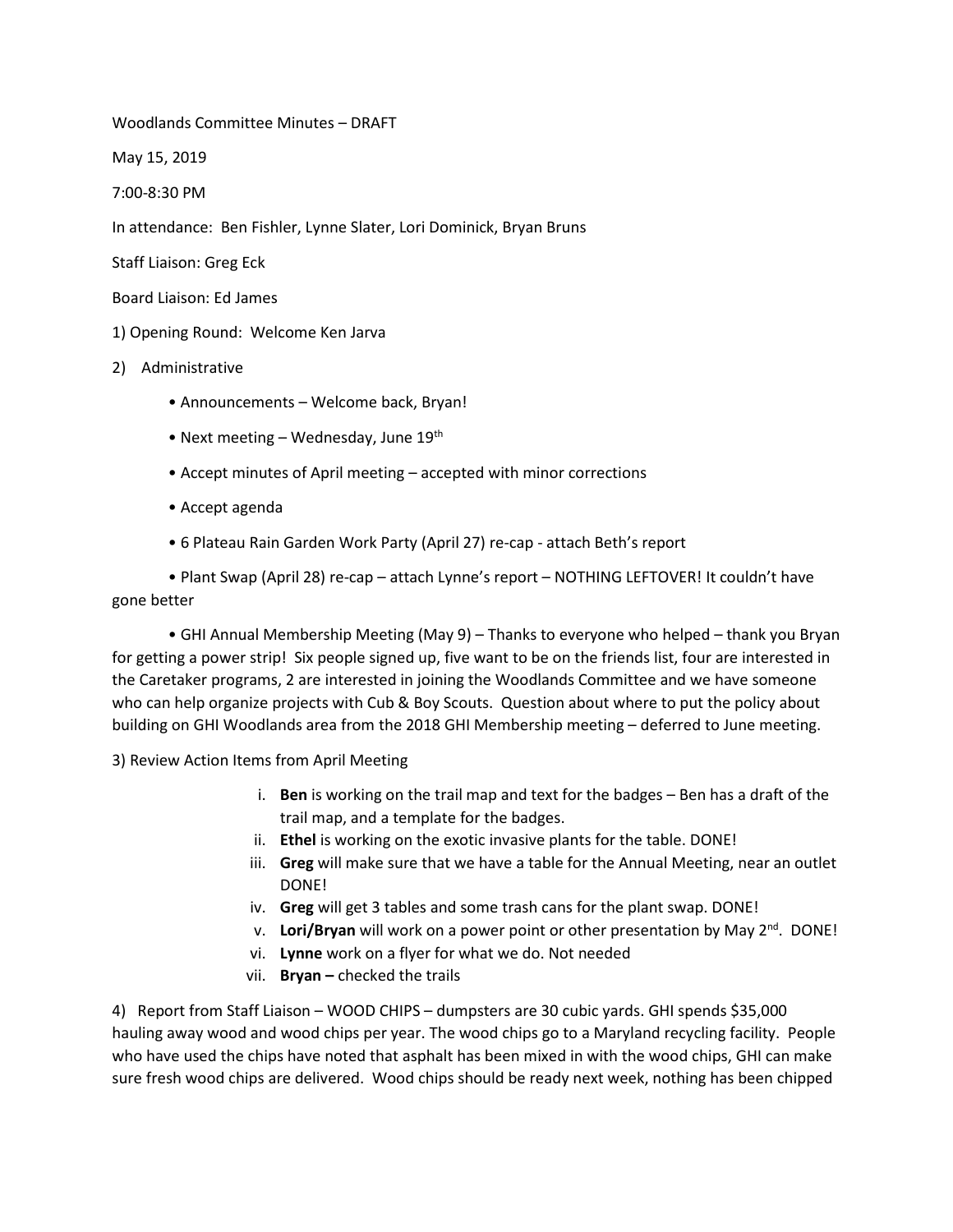recently due to the weather. Greg will coordinate wood chip dispersal. There should be plenty of wood chips for GHI's needs.

5) Report from Board of Directors Liaison – Ed is trying to find an accessible place for wood chips so people can pick them up and has made a suggestion to the board.

6) Tasks Identified by Bryan's Trail Inspection Report – the trails are in relatively good conditions. The signs need to be installed. Tread on trails can be improved. There is a good hike for an "introduction to GHI Trails Hike". Trails should be checked, and encroaching brush cut back mid-summer. (add Bryan's report)

7) Parcel X trail re‐route – people at the Membership meeting have expressed an interest. Lori will start notifying the community. Lynne will work on an article for the Greenbelt News Review.

8) Action Plan for Implementation of the Caretaker Programs - Storm Water Management Task Force is looking for Volunteers for the Rain Gardens. Supply comments by May 22. Lori will contact people on our sign-up sheet and the Friend of the Woodlands. Get a link on the homepage for the Caretakers program.

9) Schedule Summer and Fall Workdays

June – check-in with Caretakers, to see if they have a project in mind

Sunday, July 28<sup>th</sup> – Bryan will do an introduction to GHI trails and trail maintenance. Starting at Canyon Creek trail.

August – Caretakers

Sept/October – Parcel X, Scouts – Lori will coordinate with Aaron M.

10) Discuss Wood Chip Proposal – There was a lot of discussion on this issue. While the Board can authorize the wood chips, some on the committee feel that this topic needs to be considered more thoroughly. Lori will fill out the Caretaker proposal, and we will discuss in June. It is on the agenda for tomorrow's Board meeting.

11) Check‐out/future agenda items/evaluation/closing round

Defer to June Meeting:

- 1. Where to put the 2018 policy change regarding Woodlands /check zoning of the Woodlands
- 2. Bamboo use defer to June Agenda

Future Agenda Items:

Meet with GHI maintenance to understand mowing/care of common areas.

## Action Items:

1. Continue trail map – Ben